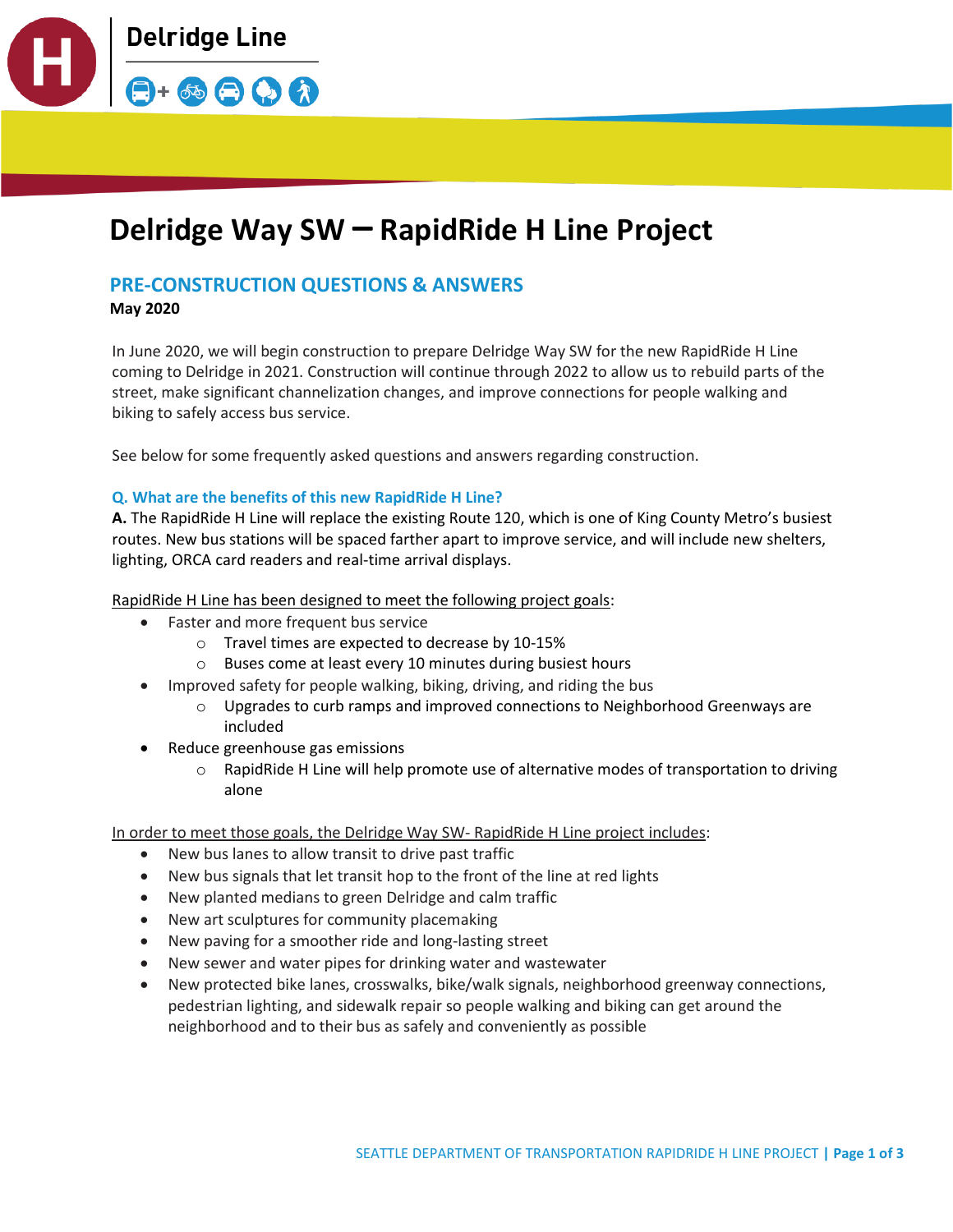

# **Q. When will you start construction? How long will construction last?**

**A.** Construction is expected to begin to June 2020 and will continue into 2022. The new RapidRide H line service is anticipated to begin running in 2021 while we continue to make improvements to the corridor.

#### **Q. How will I access my home or business during construction?**

**A.** We'll maintain pedestrian access to all homes and businesses in the area. In order to rebuild the road, there will need to be some short-term driveway closures. In that instance, we will notify you prior to restricting access to your driveway.

# **Q. Will there be night work during construction?**

**A.** Some work will require our crews to work overnight in order to minimize impacts to traffic, especially at major intersections. Our crews will have a noise variance when we do this work, and we will provide advance notice to nearby businesses and residents.

#### **Q. How will this project coordinate with the West Seattle High Bridge Safety Project?**

**A.** The closure of the West Seattle Bridge has impacted access to the Delridge community and how we all get around. Our Delridge Way SW – RapidRide H Line team is committed to keeping streets open and moving as much as possible and doing everything we can to minimize additional disruptions caused by construction and paving. Learn more about the West Seattle High-Rise Bridge Safety project and sign up for email alerts to get the latest about the bridge a[t seattle.gov/transportation/westseattlebridge.](https://www.seattle.gov/transportation/projects-and-programs/programs/bridges-stairs-and-other-structures/bridges/west-seattle-high-rise-bridge-safety-project)

#### **Q. Can crews work in multiple locations at the same time?**

**A.** In order to complete this project as efficiently as possible, we will work in multiple locations across the corridor at a time.

#### **Q. Will you close my street that intersects with Delridge Way SW during construction?**

**A.** We will have to close side streets intermittently as we work along Delridge Way SW. We will provide advance notice and posted detour routes. Typically, no two consecutive side streets will be closed at the same time.

#### **Q. Who will maintain the new landscaped median (planting strip)?**

**A.** Once installed, we'll maintain the medians at least twice per year along Delridge Way SW. If you see the need for additional maintenance, please reach out through th[e Find It, Fix It app](https://www.seattle.gov/customer-service-bureau/find-it-fix-it-mobile-app) or call 206-684-ROAD.

#### **Q. Will bus service be impacted by construction?**

**A.** During construction, your bus may be detoured and have to take alternate routes. We will do our best to minimize impacts to bus service. Delridge Way SW will be maintained with one lane in each direction during construction. Please follow [King County Metro's Rider alerts](https://www.kingcounty.gov/depts/transportation/metro/alerts-updates.aspx) to stay up to date on any changes to service.

**Q. What will it look like when the sidewalk or driveway outside my home is being rebuilt?**

**A.** Typically, driveways and sidewalks will be closed a few times as they are built. First, they will be